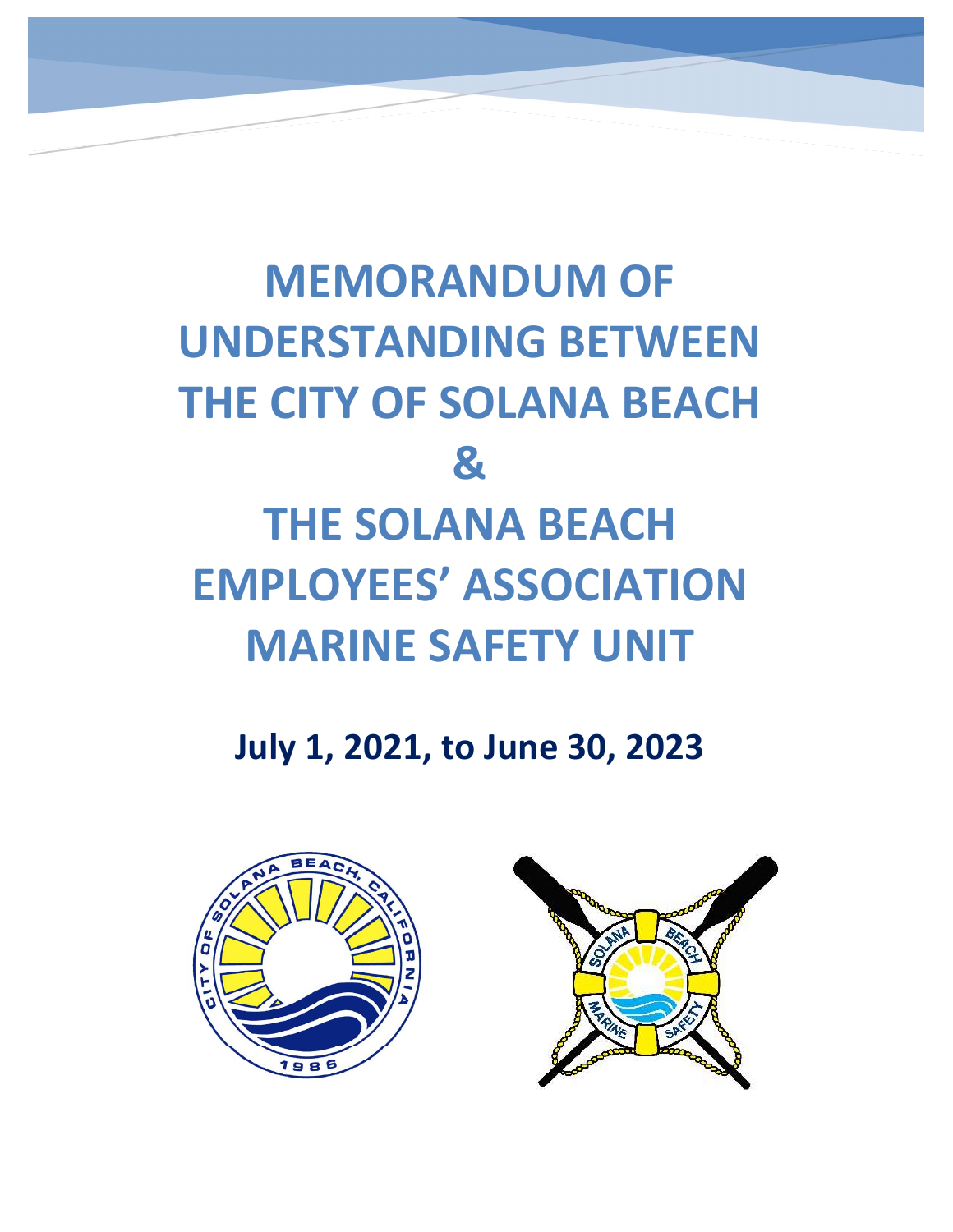## MEMORANDUM OF UNDERSTANDING BETWEEN THE CITY OF SOLANA BEACH AND THE SOLANA BEACH EMPLOYEES' ASSOCIATION MARINE SAFETY UNIT JULY 1, 2021, to JUNE 30, 2023

### TABLE OF CONTENTS

| Section 1.  | PREAMBLE                                     | P. 2  |
|-------------|----------------------------------------------|-------|
| Section 2.  | <b>RECOGNITION</b>                           | P. 2  |
| Section 3.  | APPROVAL BY CITY COUNCIL                     | P. 2  |
| Section 4.  | AUTHORIZED AGENTS/REPRESENTATIVES            | P.3   |
| Section 5.  | <b>CITY MANAGEMENT RIGHTS</b>                | P.3   |
| Section 6.  | <b>EMPLOYEE RIGHTS</b>                       | P.4   |
| Section 7.  | <b>EMPLOYER-EMPLOYEE RELATIONS COMMITTEE</b> | P. 5  |
| Section 8.  | FULL UNDERSTANDING, MODIFICATION, WAIVER     | P. 6  |
| Section 9.  | PEACEFUL PERFORMANCE OF CITY SERVICES        | P. 7  |
| Section 10. | PRIOR AGREEMENTS                             | P. 7  |
| Section 11. | NEGOTIATIONS FOR A SUCCESSOR AGREEMENT       | P. 7  |
| Section 12. | <b>RULES AND REGULATIONS</b>                 | P. 7  |
| Section 13. | <b>HOURS OF WORK</b>                         | P. 8  |
| Section 14. | <b>SALARY ADJUSTMENT</b>                     | P.8   |
| Section 15. | CAFETERIA BENEFIT PLAN                       | P.8   |
| Section 16. | RETIREMENT SYSTEM CONTRIBUTIONS              | P. 10 |
| Section 17. | <b>RETIREE HEALTH BENEFITS</b>               | P. 11 |
| Section 18. | <b>LIFE INSURANCE</b>                        | P. 11 |
| Section 19. | LONG TERM DISABILITY INSURANCE               | P. 11 |
| Section 20. | <b>LEAVE PROVISIONS</b>                      | P. 11 |
| Section 21. | <b>OVERTIME/COMP TIME</b>                    | P. 14 |
| Section 22. | <b>CALL BACK</b>                             | P. 14 |
| Section 23. | <b>STAND-BY TIME</b>                         | P. 14 |
| Section 24. | MILEAGE ALLOWANCE                            | P. 14 |
| Section 25. | UNIFORM ALLOWANCE                            | P. 13 |
| Section 26. | <b>BILINGUAL PAY</b>                         | P. 14 |
| Section 27. | <b>SEVERANCE PAY</b>                         | P. 15 |
| Section 28. | <b>SAFETY COMMITTEE</b>                      | P. 16 |
| Section 29. | <b>SAFETY PROVISIONS</b>                     | P. 16 |
| Section 30. | <b>TUITION REIMBURSEMENT</b>                 | P. 16 |
| Section 31. | <b>RE-OPENER</b>                             | P. 17 |
| Section 32. | <b>SAVINGS CLAUSE</b>                        | P. 17 |
| Section 33. | <b>SEVERABILITY</b>                          | P. 17 |
| Section 34. | <b>TERM</b>                                  | P. 17 |
| Appendix A. | <b>SIGNATURE PAGE</b>                        | P. 18 |
| Appendix B. | <b>SALARY SCHEDULES</b>                      | P. 19 |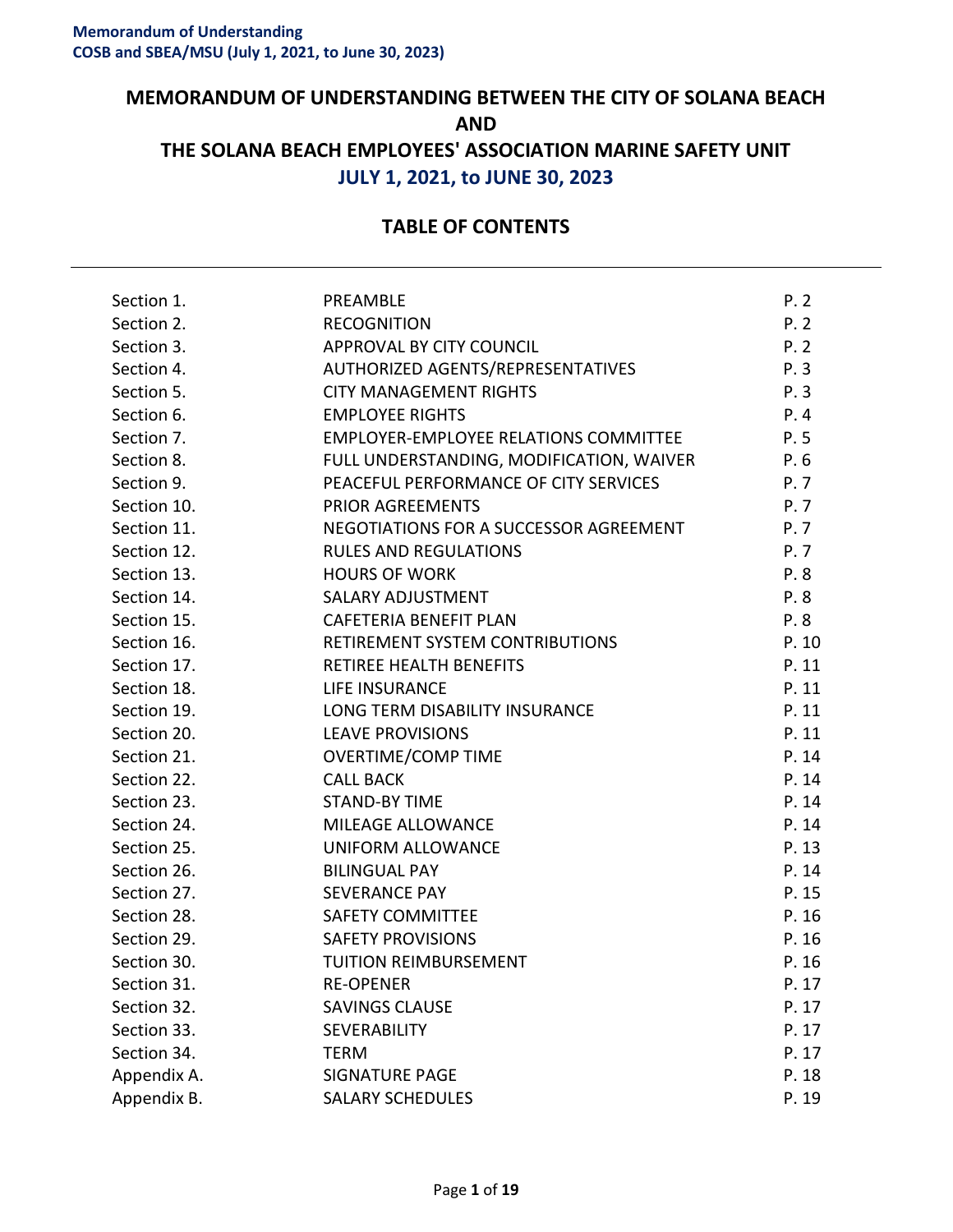# **MEMORANDUM OF UNDERSTANDING** BETWEEN THE CITY OF SOLANA BEACH AND THE SOLANA BEACH EMPLOYEES' ASSOCIATION MARINE SAFETY UNIT July 1, 2021, to June 30, 2023

#### SECTION 1. PREAMBLE

This Memorandum of Understanding (MOU) is made and entered into pursuant to Solana Beach Resolution No. 92-52 (Employer-Employee Relations Resolution), and applicable State law between the designated management representatives of the City of Solana Beach (CITY), and the Solana Beach Employees' Association (SBEA/MSU), the Recognized Employee Organization (under Solana Beach Resolution No. 92-52) for full-time regular Marine Safety Unit employees represented herein.

This MOU is the result of good faith negotiations regarding wages, hours and other terms and conditions of employment under the provisions of the California Meyers-Milias-Brown Act. The parties to this MOU hereto have met and conferred in good faith exchanging various proposals in an attempt to reach agreement. The parties affirm their mutual commitment to the goals of effective and efficient public service, high employee morale, sound and responsible management of CITY business, and amicable employer-employee relations. The parties encourage the highest possible degree of friendly cooperative relationships between their respective representatives at all levels and with and between all employees.

#### SECTION 2. RECOGNITION

Pursuant to Solana Beach Resolution No. 92-52 (Employer-Employee Relations Resolution), and applicable State law, the CITY acknowledges SBEA MARINE SAFETY UNIT as the Recognized Employee Organization for Marine Safety Unit employees for purposes of employer-employee relations.

Nothing in this Article is intended to amend, alter, modify, or supersede the provisions of Resolution No. 92-52, or the rights of employees thereunder, or the rights of individual employees under the provisions of the Meyers-Milias-Brown Act.

#### SECTION 3. APPROVAL BY THE CITY COUNCIL

This MOU constitutes a mutual recommendation to be jointly submitted to the City Council for its consideration and action. It is agreed that if this memorandum is approved by the City Council, the CITY will act in a timely manner to make the changes in City ordinances, resolutions, rules, policies, and procedures necessary to implement this MOU.

Upon approval by the City Council, this MOU, along with the Solana Beach Personnel Rules and Regulations (as existing on the date of this MOU or as modified by or pursuant to this MOU), and other Policies or Directives established by the CITY (as existing on the date of this MOU or as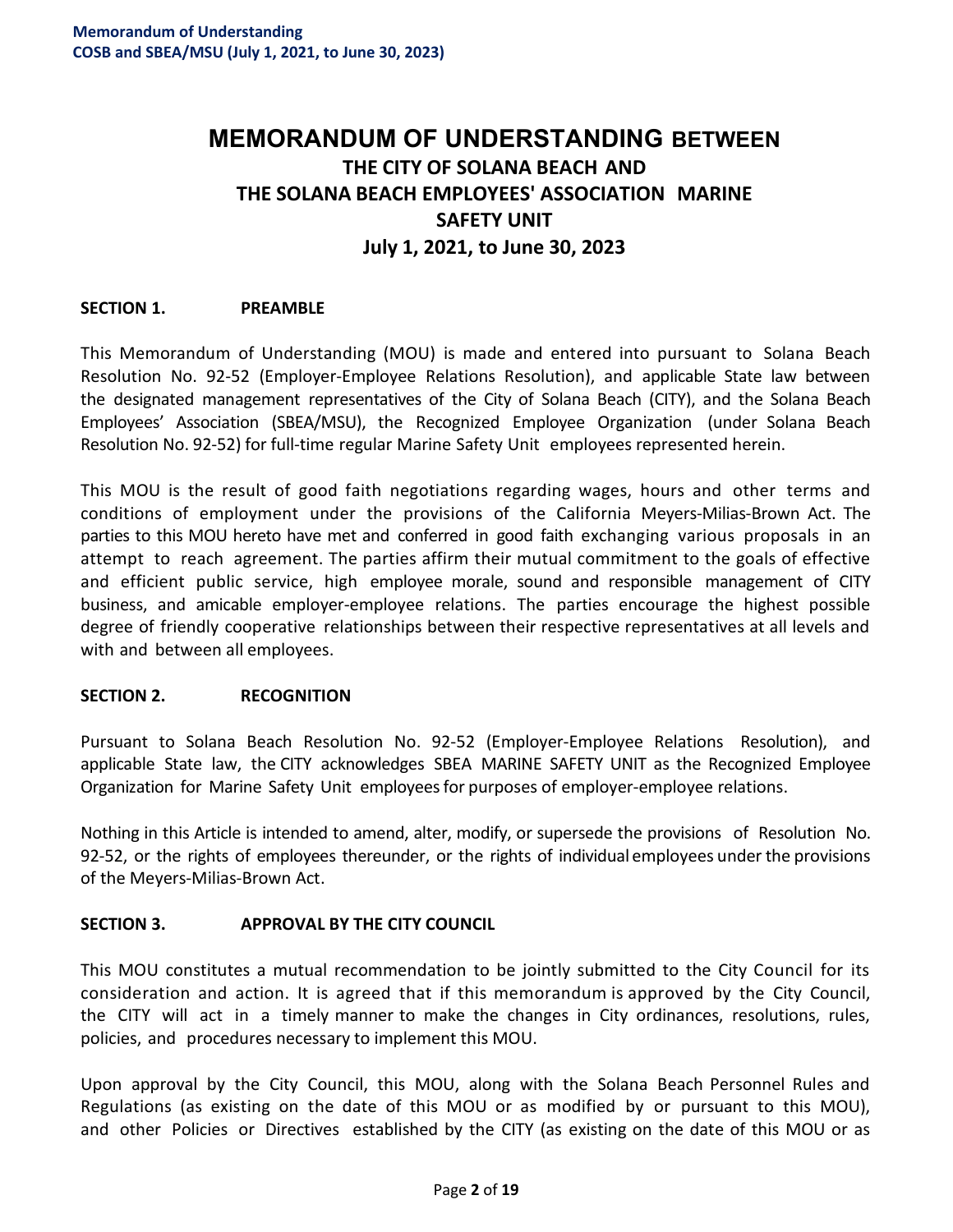modified by or pursuant to this MOU) will govern the wages, hours and terms and conditions of employment of the employees represented by the SBEA/MSU, subject to the provisions and limitations of Chapter 2.44 (Personnel System) of the Solana Beach Municipal Code.

#### SECTION 4. AUTHORIZED AGENTS/REPRESENTATIVES

CITY's principal authorized agent shall be the City Manager or the Manager's authorized designee; unless a particular officer or employee is specifically designated in connection with the performance of a specific function or obligation set forth in the MOU.

The SBEA/MSU's principal authorized agent shall be its president or a duly authorized designee of the president.

#### SECTION 5. CITY MANAGEMENT RIGHTS

The CITY retains and has the exclusive decision-making authority to manage municipal services and the work force performing those services so long as the CITY exercises such exclusive authority in conformance with the express specific terms of this MOU.

The CITY has, except as expressly and lawfully restricted by specific provisions of this MOU, the exclusive decision-making authority to:

- a. Determine and modify the organization of City government and its constituent work units.
- b. Determine the nature, standards, levels, and mode of delivery of services to be offered to the public, provided, however, should the CITY determine to change the mode of delivery of services to be offered to the public, it shall first notify SBEA/MSU and if an effect on represented employees is identified, shall meet and confer with SBEA/MSU regarding the effect of such decision on represented employees.
- c. Determine the budget, to allocate funds and resources and determine revenue sources.
- d. Determine methods, means, and the numbers and kinds of personnel by which services are to be provided.
- e. determine whether goods or services shall be made, purchased, or contracted for, provided, however, should the CITY determine to contract out bargaining unit work, it shall first meet and confer with SBEA/MSU regarding the effect of such decision on represented employees.
- f. Determine employees, including scheduling and assignment of work and overtime.
- g. Establish employee performance standards and require compliance therewith.
- h. Promote or hire employees and establish job qualifications, descriptions, and requirements.
- i. Discharge, suspend, demote, reduce in pay, reprimand, withhold salary increases and benefits,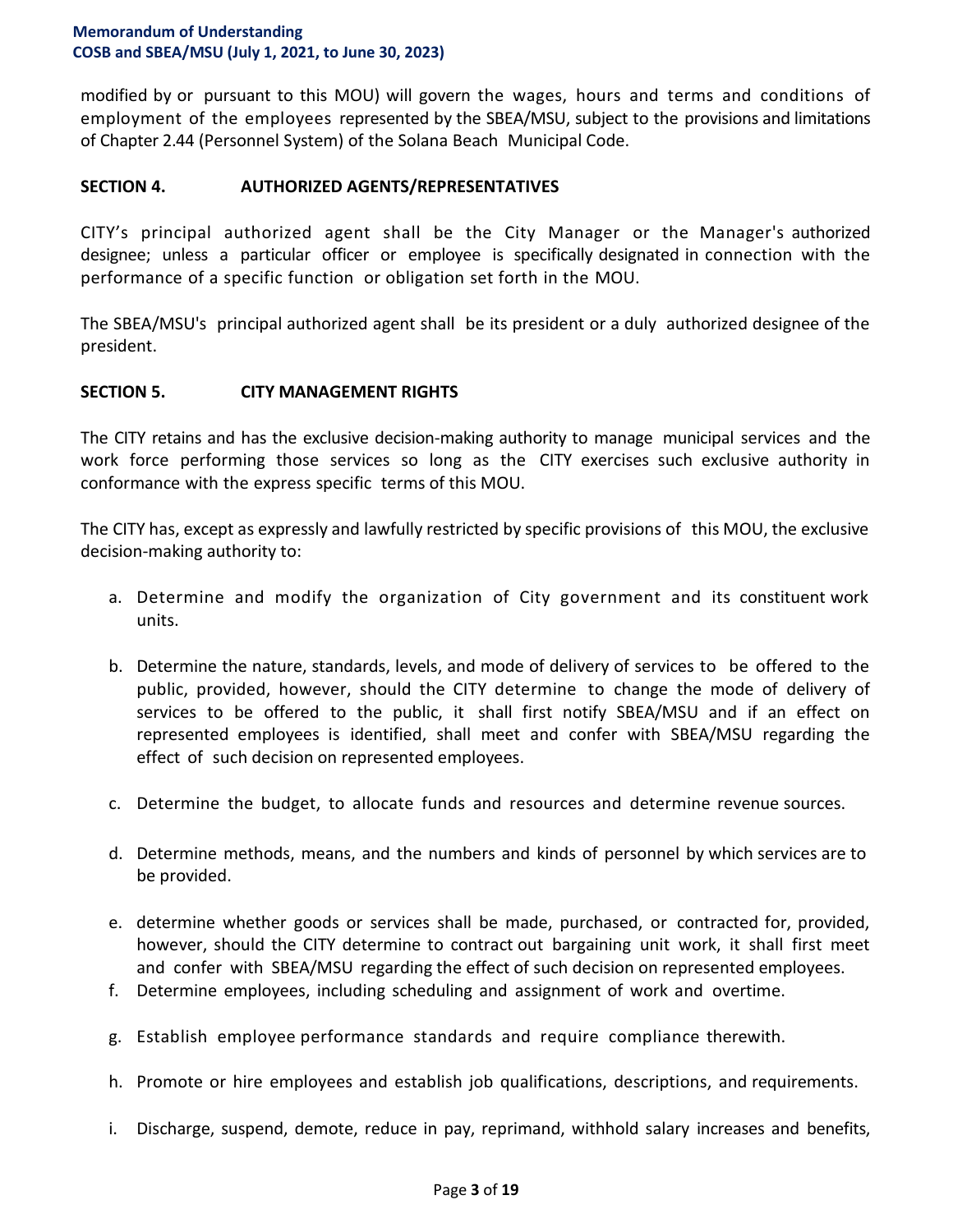or otherwise discipline employees subject to the requirements of applicable law.

- j. Relieve employees from duty because of lack of work or lack of funds or for other legitimate reasons.
- k. Implement rules, regulations, and directives consistent with law and the specific provisions of this MOU.
- l. Take all necessary actions to protect the public and carry out its mission in emergencies.

#### SECTION 6. EMPLOYEE RIGHTS

Non-discrimination: As a result of this MOU, no person shall be favored or discriminated against, by either the CITY or the SBEA/MSU, to the extent provided by law because of political or religious opinions or affiliations, or because of racial or national origin, or because of age, sex, sexual orientation, or disability.

Neither CITY nor SBEA/MSU shall interfere with, intimidate, restrain, coerce, or discriminate against employees covered by this MOU because of the exercise of rights to engage or not engage in SBEA/MSU activity or because of the exercise of any right provided to the employees by this MOU or the Meyers-Milias-Brown Act.

Individual Rights: Nothing in this MOU shall be construed as a waiver of any of the following rights of individual employees which may be exercised in compliance with applicable laws, ordinances, and rules and regulations.

- a. The right to form, join and participate in the activities of employee organizations of the employees own choosing for the purpose of representation on matters of employer/employee relations or not to join or participate in the activities of any organization as provided in Solana Beach Resolution No. 92-52. All employees have a right to be free from interference, intimidation, restraint, coercion, discrimination, or reprisal on the part of the management representatives, the supervisor, other employees, or employee organizations, with respect to his or her membership or non-membership in any employee organization.
- b. Pursuant to the Meyers-Milias-Brown Act, the right to represent himself or herself individually in employer/ employee relations with the CITY or to be represented through a representative designated by the employee.
- c. The right to review his or her individual personnel file at times convenient to the employee and the City.

#### SBEA/MSU Rights:

- a. CITY recognizes the right of SBEA/MSU to govern its internal affairs.
- b. The CITY shall provide bulletin boards to be placed in CITY offices at a place convenient to SBEA/MSU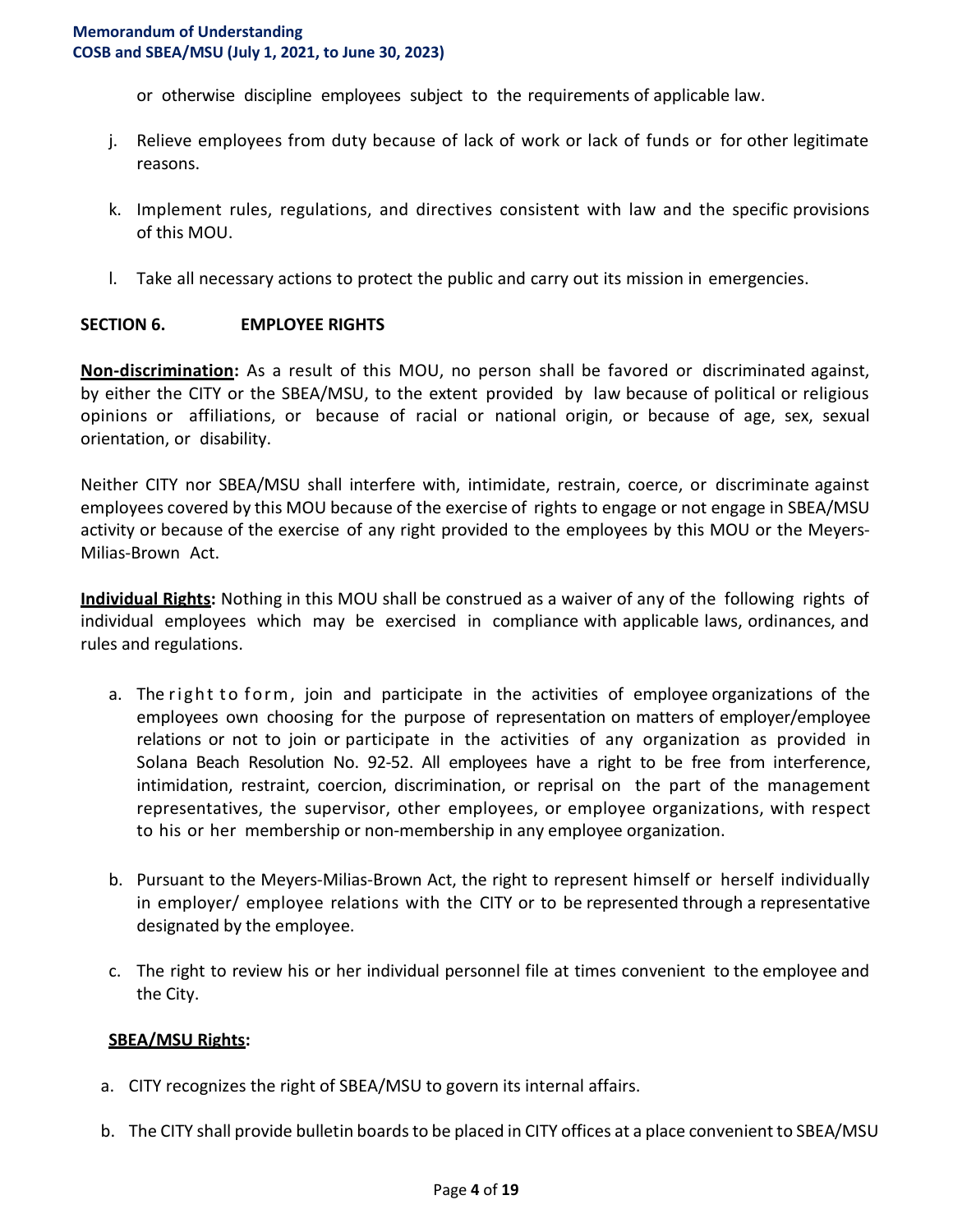and approved by the City Manager for the use of SBEA/MSU. Material placed on the bulletin board shall be at the discretion of SBEA/MSU. SBEA/MSU agrees not to post any literature that is offensive, defamatory or violates the rights of employees to a workplace free of discrimination or harassment.

- c. SBEA/MSU may, with the prior approval of the City Manager, use CITY facilities for off-duty meetings of SBEA/MSU members. Use by SBEA/MSU of CITY equipment and supplies other than items normally used in business meetings such as desks, chairs, blackboards, and dry boards, despite the presence of such equipment and supplies, is prohibited.
- d. The representatives of SBEA/MSU shall have reasonable access to the members of SBEA/MSU for the purposes of providing representation and consultation. The access shall be subject to approval by the City Manager and shall not interfere with the convenient operation of the CITY's Departments. Access by personal visit to CITY offices shall be subject to reasonable prior notice to the City Manager.
- e. A representative of SBEA/MSU shall be allowed to be present at the request of any employee, at any meeting with management involving a grievance, at appeals of employee performance evaluations, and at any pre-disciplinary or disciplinary meetings.
- f. The CITY agrees to provide reasonable time off without loss of pay, during scheduled work hours, for up to two (2) representatives of SBEA/MSU when said representatives are meeting and conferring on matters within the scope of representation.
- g. SBEA/MSU may designate one employee representative to assist an employee in preparing and presenting materials for disciplinary or grievance procedures. The employee's representative so designated shall be allowed reasonable release time from regularly scheduled duties for the purpose of investigating and preparing materials for such procedures. Supervisors shall be given at least one day prior written notice in the event release time is requested unless the supervisor agrees otherwise. Employee representatives, who investigate, prepare, or present materials during offduty time shall do so on their own time. Employee representatives and employees who attend personnel hearings during the off-duty time shall do so on their time; providing, however, that offduty employees who are ordered or subpoenaed to attend such hearings shall be compensated in accordance with the overtime provisions of this MOU.
- h. A designated employee representative requesting time off under this Article shall direct such request to the City Manager in writing within a reasonable time prior to the date requested, in order to assure that the department meets its staff needs and to assure sufficient coverage of departmental assignments. The City Manager shall respond to the request as soon as feasible, but not later than the end of business on the next business day following the request. If the City Manager does not respond to the request, the Department Head of the affected department may grant the release time. If the City Manager or Department Head cannot grant the release time because of workload or other scheduling reasons, the City Manager or Department Head shall give notice to the employee of a date or dates when the release time will be provided.

#### SECTION 7. EMPLOYER-EMPLOYEE RELATIONS COMMITTEE

An Employer-Employee Relations Consultation Committee shall be established by the City Manager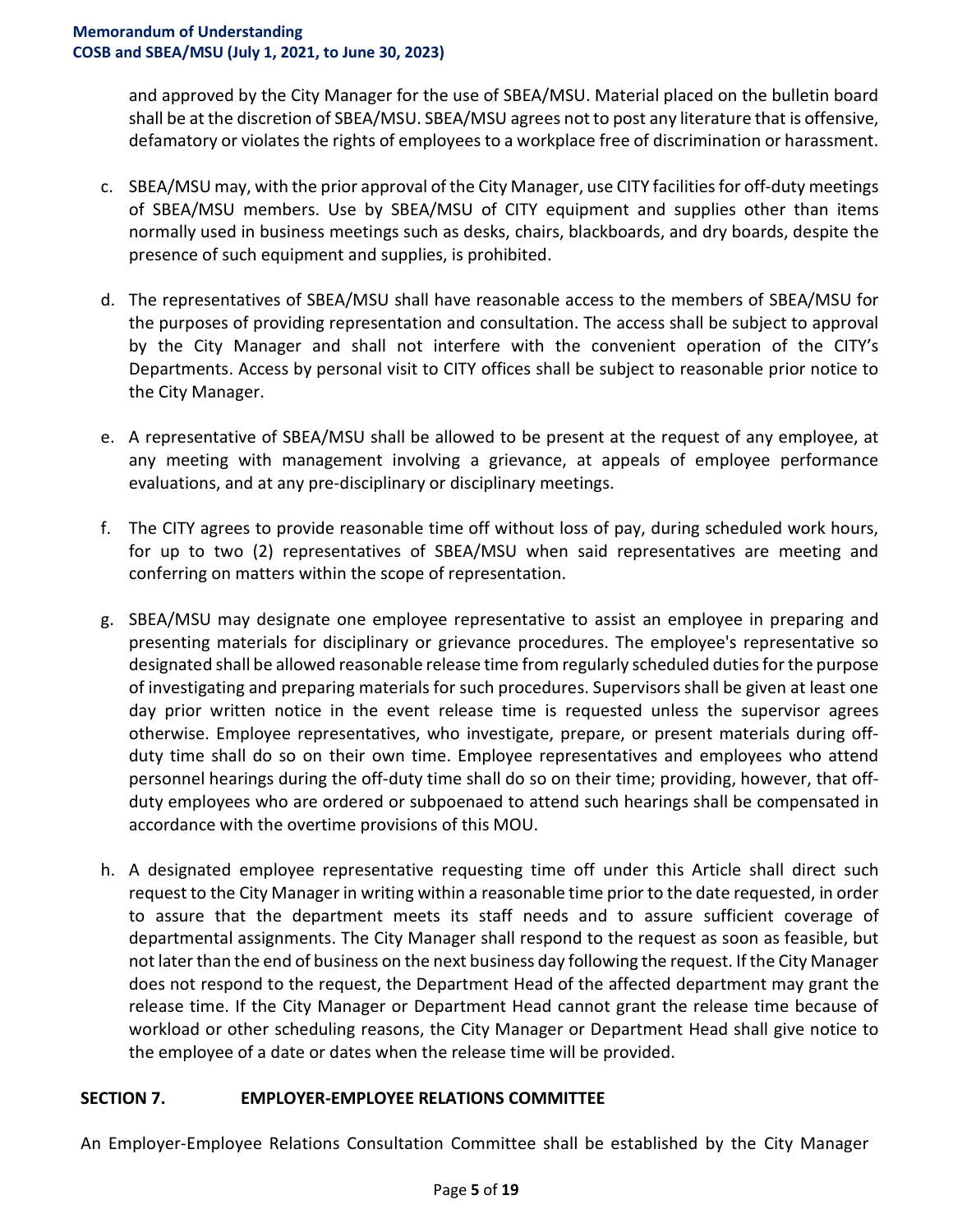for the purpose of discussing between representatives of management and employees, employment related issues of common concern to Marine Safety Unit members represented by SBEA.

The committee shall be composed of two employees represented by SBEA/MSU and two representatives from management. Non-employee consultants may attend and participate in committee meetings.

Meetings shall be scheduled by mutual agreement between the management and employee representatives as the need arises to discuss various issues. The committee shall meet every three months unless the management and employee representatives agree that a meeting is not needed.

Meetings shall be informal and shall be scheduled at times which do not interfere with the business of the CITY. Meetings may be scheduled after working hours, in which event the employee representatives shall not receive compensation for attendance.

#### SECTION 8. FULL UNDERSTANDING, MODIFICATION, WAIVER

It is the intent of the parties that this MOU set forth the full and entire understanding of matters agreed to upon conclusion of meet and confer sessions which resulted in this MOU. Any other matters, not contained herein, which were addressed during the course of the meet and confer process resulting in this MOU, are superseded, and terminated in their entirety. Any understanding or agreement not contained herein, whether formal or informal, which occurred during the course of meet and confer sessions, resulting in this MOU, are terminated, or superseded in their entirety. Any amendment to the provisions of this MOU shall not be effective unless made in writing executed by the parties.

It is the intent of the parties that this MOU be administered in its entirety in good faith during its full term. It is recognized that if during such term it is necessary for the CITY to propose changes in matters within the scope of representation not contained in this memorandum, the CITY shall notify SBEA/MSU, indicating the proposed change prior to its implementation. If SBEA/MSU wishes to consult or meet and confer with the CITY regarding the matter, SBEA/MSU shall notify the CITY within ten (10) working days from the receipt of such notice. Upon receipt of such notice, the parties shall meet promptly in an earnest effort to reach a mutually satisfactory resolution of any problem arising as a result of the change instituted by the CITY.

Nothing herein shall limit the authority to the CITY to make changes required during emergencies. However, the CITY shall notify SBEA/MSU of such changes as soon as practicable. Such emergency assignments shall not extend beyond the period of emergency. "Emergency" shall be defined as an unforeseen circumstance requiring immediate implementation of the change.

Failure by the SBEA/MSU to request consultation or negotiations pursuant to this Article shall not be deemed as approval of any action taken by the CITY, but only as a waiver of the right to consult and meet and confer.

The consent to, or waiver of, any breach, provision, or condition of this MOU by either party shall not constitute a precedent in the future enforcement of all the provisions of this MOU, nor a consent, or waiver of, any future breach, provision, or condition, unless otherwise expressly stated to the contrary in writing.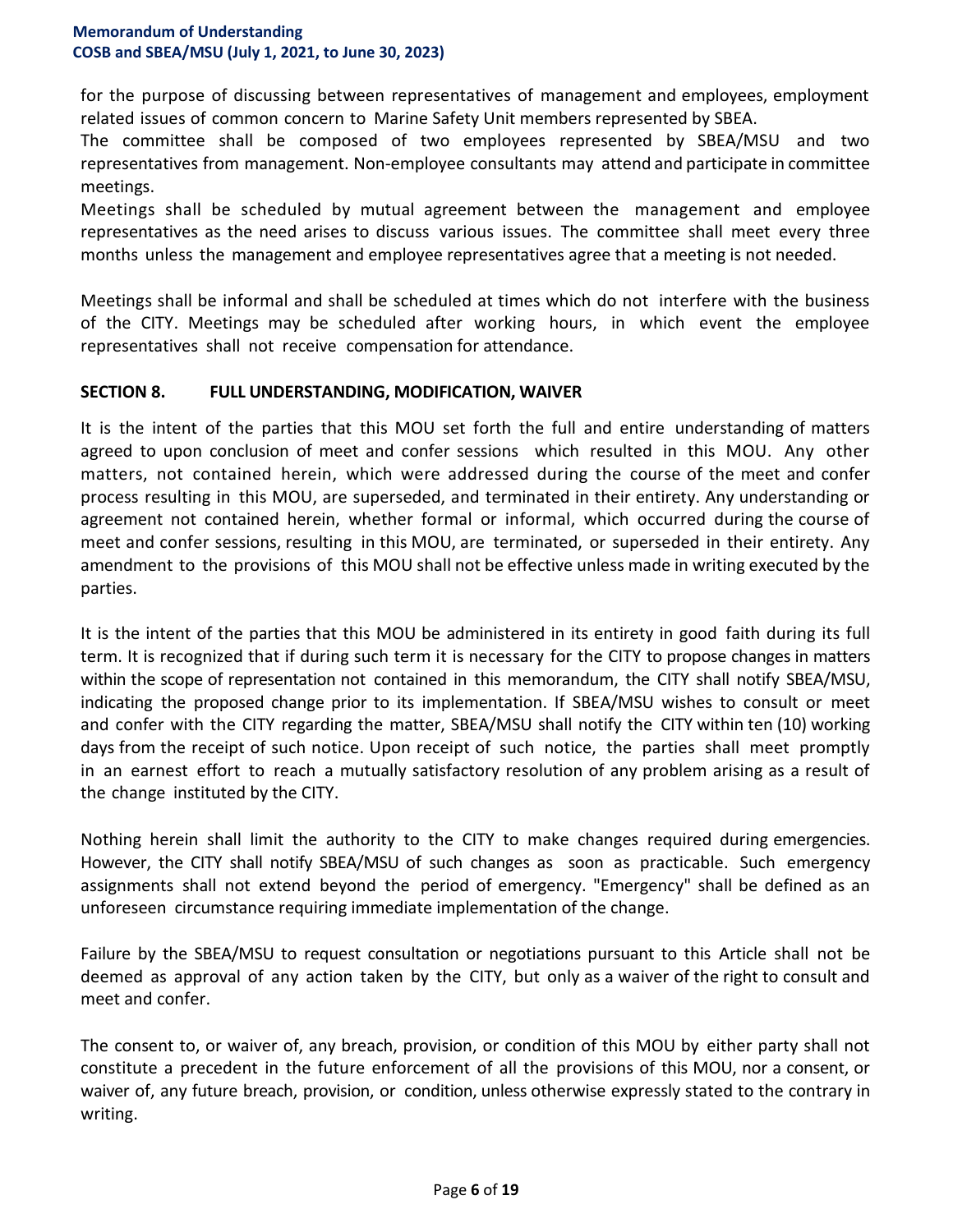#### SECTION 9. PEACEFUL PERFORMANCE OF CITY SERVICES

No Strike. During the life of this MOU, neither the employees nor any employees, agents or representatives will instigate, promote, sponsor, engage in, or condone any strike (including sympathy strike), slowdown, concerted stoppage of work, sickouts, or any other intentional disruption of the operations of the CITY, regardless of the reason for so doing.

Penalty. Any employee engaging in activity prohibited by "No Strike" under this Article, or who instigates or gives leadership to such activity, shall be subject to disciplinary action.

No Lockout. During the term of this MOU, the CITY will not instigate a lockout over a dispute with the employees so long as there is no breach of "No Strike" under this Article.

Association Official Responsibility. Each employee or other person who holds the position of officer of the Recognized Employee Organization occupies a position of special trust and responsibility in maintaining and bringing about compliance with the provisions of this Article; therefore, such employees or other persons agree to inform its members of their obligations under "No Strike" of this Article, and to inform them of the penalty for failure to comply.

Enforcement. In the event the CITY is required to enforce the provisions of the Article "Peaceful Performance of CITY Services" by court action, or in the event that SBEA/MSU is required to enforce the provisions of said Article by court action, an injunction may be issued.

#### SECTION 10. PRIOR AGREEMENTS

The provisions of this MOU shall supersede and replace the provisions of the Memorandum of Understanding last executed between SBEA/MSU and the CITY. The benefits and other terms and conditions of employment provided pursuant to the CITY's Personnel Rules and Regulations shall continue to apply except to the extent modified by this MOU.

#### SECTION 11. NEGOTIATIONS FOR A SUCCESSOR AGREEMENT

The parties agree that negotiations for a successor Memorandum of Understanding shall begin by the submission by either party of a proposal or a written request to meet and confer not later than February 1, 2023. If a proposal or request is submitted, meeting and conferring sessions shall begin by February 15, 2023, and shall continue until agreement is reached or until an inability to reach agreement (impasse) is declared. The parties agree to use their best efforts to conclude meet and confer sessions before May 31, 2023. If neither party submits a proposal or request, all conditions of this MOU shall continue in full force and effect for one year from the date it otherwise would have terminated.

#### SECTION 12. RULES AND REGULATIONS

The City of Solana Beach Personnel Rules and Regulations shall remain in full force and effect during the term of this MOU subject only to the provisions of this MOU and to the amendments necessary to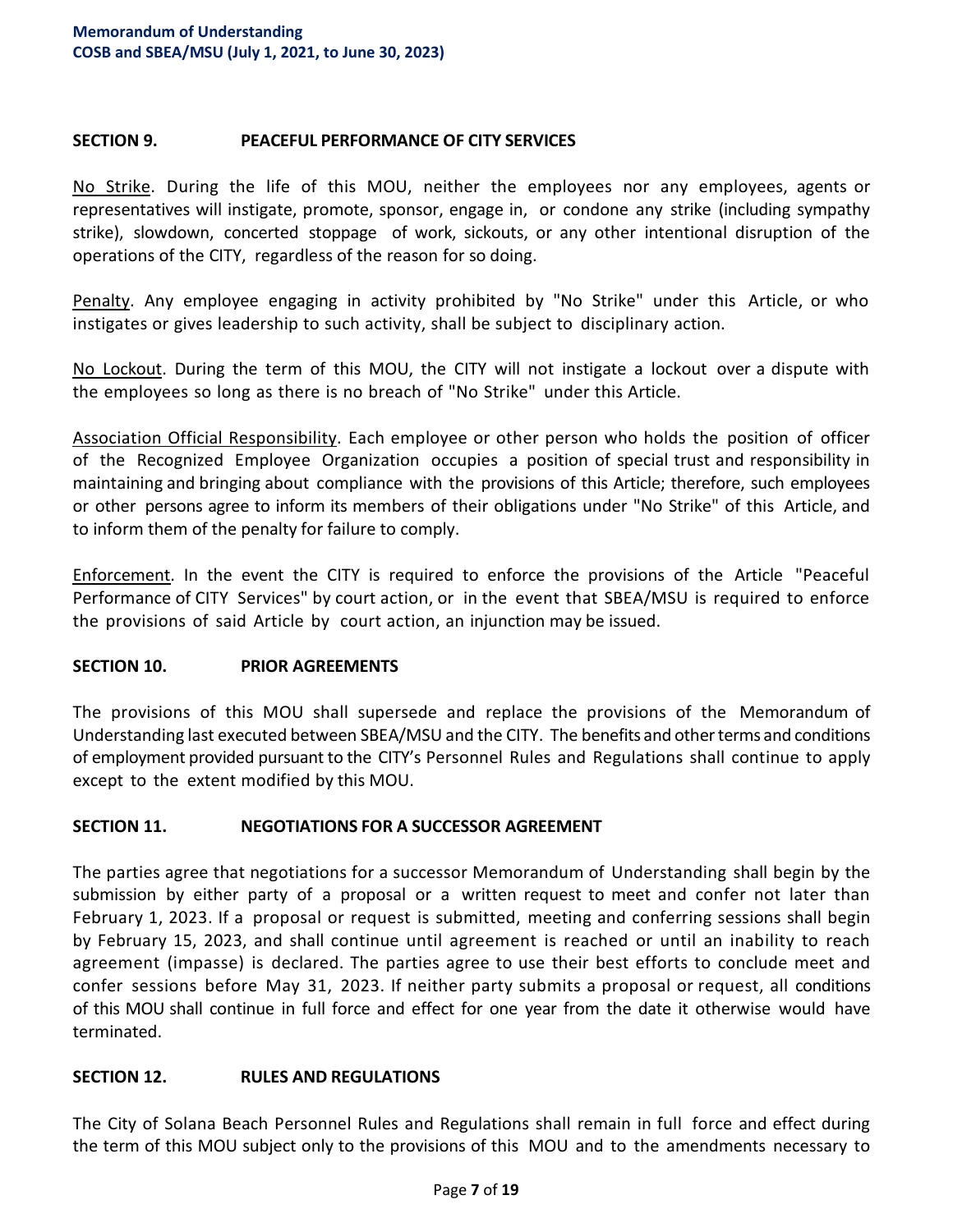implement the terms of this MOU. During the term of this MOU, any amendments proposed by City Management to the Rules and Regulations pursuant to the rights reserved to the CITY under this memorandum shall be made only after providing notice and an opportunity for input to the designated representatives of SBEA/MSU.

#### SECTION 13. HOURS OF WORK

Hours of work and work schedules shall be determined according to Section 9.01 of the City Personnel Rules and Regulations.

#### SECTION 14. SALARY ADJUSTMENT

The parties jointly agree that the following salary increases shall be applicable for the term of this MOU for all SBEA/MSU classifications as specified on the salary schedule in Appendix B:

- a. Effective the first full pay period after July 1, 2021: four and a half percent (4.5%) salary increase for employees represented by SBEA/MSU.
- b. Effective the first full pay period after July 1, 2021: Addition of Step F to the Marine Safety Sergeant classification.
- c. Effective the first full pay period after July 1, 2022: four percent (4%) salary increase for employees represented by SBEA/MSU.

Pay increases resulting from employee-employer negotiations will become effective on the specific date negotiated between the CITY and SBEA/MSU. Increases in salary resulting from merit increases will become effective on the employee's anniversary date, as approved by the City Manager in accordance with the City of Solana Beach Personnel Rules and Regulations.

The proposed salary schedule implementing this Article is attached as Appendix B to this MOU.

#### SECTION 15. CAFETERIA BENEFIT PLAN

All regular employees in the SBEA/MSU shall be entitled to receive health, dental and vision insurance in accordance with the group insurance policies acquired by the CITY.

The CITY will contribute the following to each full-time employee for the purchase of medical, dental and vision insurance options offered through the City's Flexible Benefit Cafeteria Plan:

- a) Effective July 1, 2021, through June 30, 2022, the CITY will contribute a monthly health insurance allowance up to a maximum of \$1,426 per month, per full-time employee, toward the medical, dental, and vision insurance options offered through the CITY's Flexible Benefit Plan.
- b) Effective July 1, 2022, through June 30, 2023, the City will increase the maximum monthly health insurance allowance by 5% from \$1,426 to a maximum of up to \$1,497 per month, per full-time employee, toward the medical, dental, and vision insurance options offered through the CITY's Flexible Benefit Plan.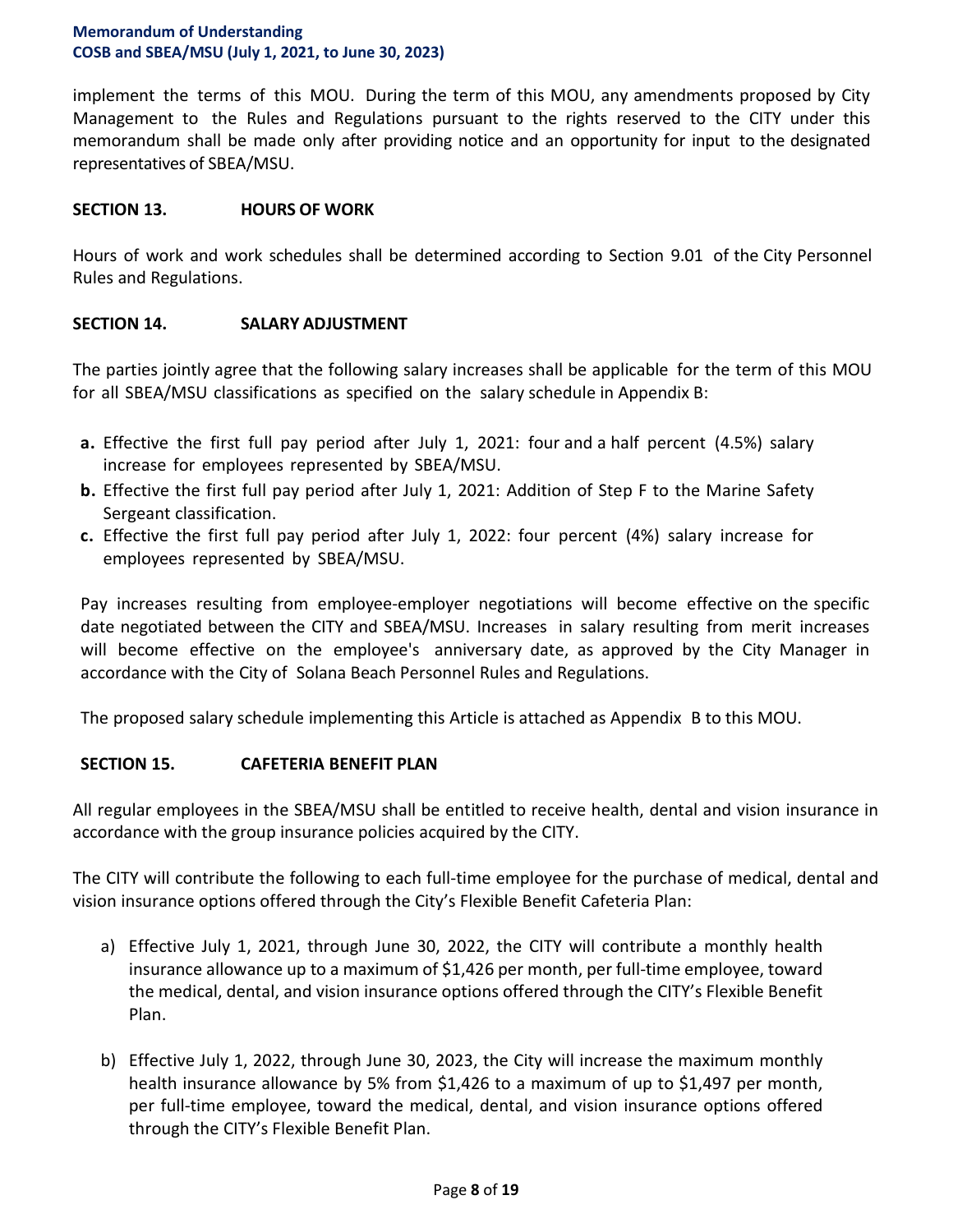- c) All previous terms apply.
- d) Contributions for regular Part-Time SBEA/MSU Employees will be prorated at a rate that is representative of their part-time status (e.g., 50% or 75%)

#### Opt-Out/Cash Back Provisions:

#### Employees hired prior to July 1, 2021:

- 1) Employees who do not enroll in the medical, dental or vision insurance plans provided by the City ("optout") will receive \$1,358 cash back per month. Employees who opt-out of plans provided by the City must provide proof of other "minimum essential group medical insurance coverage" to the Human Resources Department, as set forth below.
- 2) Employees who either: a) Do not enroll in the medical insurance plan provided by the City and enroll in either the dental or vision plans provided by the City; or b) Enroll in medical and dental or vision plans provided by the City where the total monthly health insurance premiums cost less than \$1,358 will receive the difference between \$1,358 and their total monthly insurance premiums for medical, dental, and vision plans provided by the City.
- 3) No cash back will be provided to employees whose total monthly insurance premiums for medical, dental, and vision plans provided by the City exceed \$1,358.

#### Employees hired on or after July 1, 2021:

- 1) Employees who do not enroll in the medical, dental or vision insurance plans provided by the City ("optout") will receive \$475 cash back per month. Employees who opt-out of plans provided by the City must provide proof of other "minimum essential group medical insurance coverage" to the Human Resources Department, as set forth below.
- 2) Employees who either: a) Do not enroll in the medical insurance plan provided by the City and enroll in either the dental or vision plans provided by the City; or b) Enroll in medical and dental or vision plans provided by the City where the total monthly health insurance premiums cost less than \$475 will receive the difference between \$475 and their total monthly insurance premiums for medical, dental, and vision plans provided by the City.
- 3) No cash back will be provided to employees whose total monthly insurance premiums for medical, dental, and vision plans provided by the City exceed \$475.

The CITY will make available medical, dental, and vision insurance plans for SBEA/MSU employees. The City also provides for employee participation in Health Care and Dependent Care Flexible Spending Accounts. The Flexible Spending Accounts are established under Section 125 of the Internal Revenue Code and will be administered by a third-party administrator (TPA).

All employees must either elect medical insurance for employee only or provide satisfactory proof of other minimum essential group medical insurance coverage through a non-CITY plan. The CITY's Human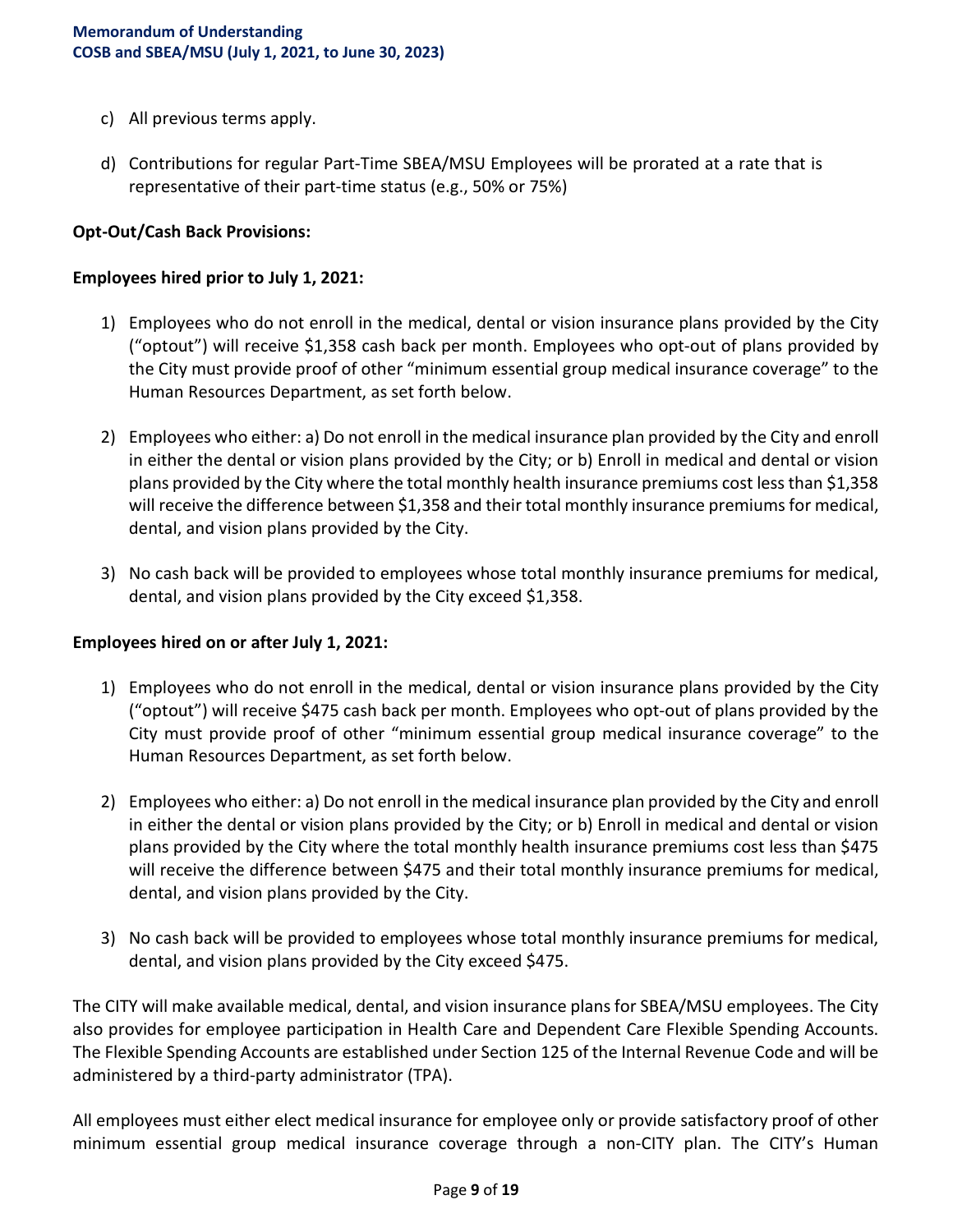Resources Department will be responsible for approving an employee's proof of health coverage. After the CITY's initial verification of employee coverage under another non-CITY medical plan, the Human Resources Department will request proof of coverage as often as deemed necessary to ensure an employee's continued medical insurance coverage. All costs of insurance coverage for the employee or dependents in excess of the CITY contribution shall be borne by the employee. All Cafeteria Plan lections must be made on forms approved by the Human Resources Department. Elections must be made prior to the beginning of the Plan year and must remain in effect unless there is a qualifying event as defined under IRS regulations and the City of Solana Beach Flexible Benefit Plan and approved by the Human Resources Department.

#### SECTION 16. RETIREMENT SYSTEM CONTRIBUTIONS

Retirement benefits are subject to the Public Employees' Pension Reform Act (PEPRA) and related Public Employees' Retirement Law (PERL). If there is a conflict between this MOU and requirements pursuant to PEPRA and/or PERL, PEPRA and PERL shall prevail.

- a. For SBEA-MSU employees hired prior to January 1, 2011, the CITY will continue to provide a 3% @ 50 retirement benefit with the use of the employee's single highest year salary from the California Public Employee Retirement System (CalPERS). The SBEA/MSU employees will continue to pay the entire 9% employee share cost of their benefit.
- b. Employees hired on or after January 1, 2011, will receive a 2% @50 retirement benefit with the use of the average of the employee's highest-three-year-salary. These employees will continue to pay the entire 9% employee share cost of their benefit.
	- 1. Cost Sharing of Employer Contribution: Employees defined as "classic members" per CalPERS and PEPRA/PERL agree to pay a portion of the employer's contribution costs as follows:
		- a. Per the CalPERS contract amendment which went into effect on October 29, 2016, SBEA/MSU employees will continue to pay an additional 2% of pay towards the cost of the CalPERS retirement benefit. This 2% is in addition to the employees paying their entire employee portion of the CalPERS retirement contribution. (11% of pay total)
- c. Pursuant to the PEPRA and PERL, new employees (as defined by PEPRA) hired on or after January 1, 2013, will receive the 2.7%  $\omega$  57 retirement formula with the use of the average of the employee's highest three-year salary. All new employees/members hired on or after January 1, 2013, will pay 50% of the normal cost contribution.
- d. Mission Square Retirement (formerly ICMA-RC)

The City will contribute \$1 for each \$1 contributed to a Mission Square Retirement (formerly ICMA-RC) 457 Savings Plan by each SBEA/MSU employee, with an annual cap of the lesser of 2% of annual salary or \$2,000 per year.

SBEA/MSU employees must have an active account with Mission Square Retirement (formerly ICMA-RC).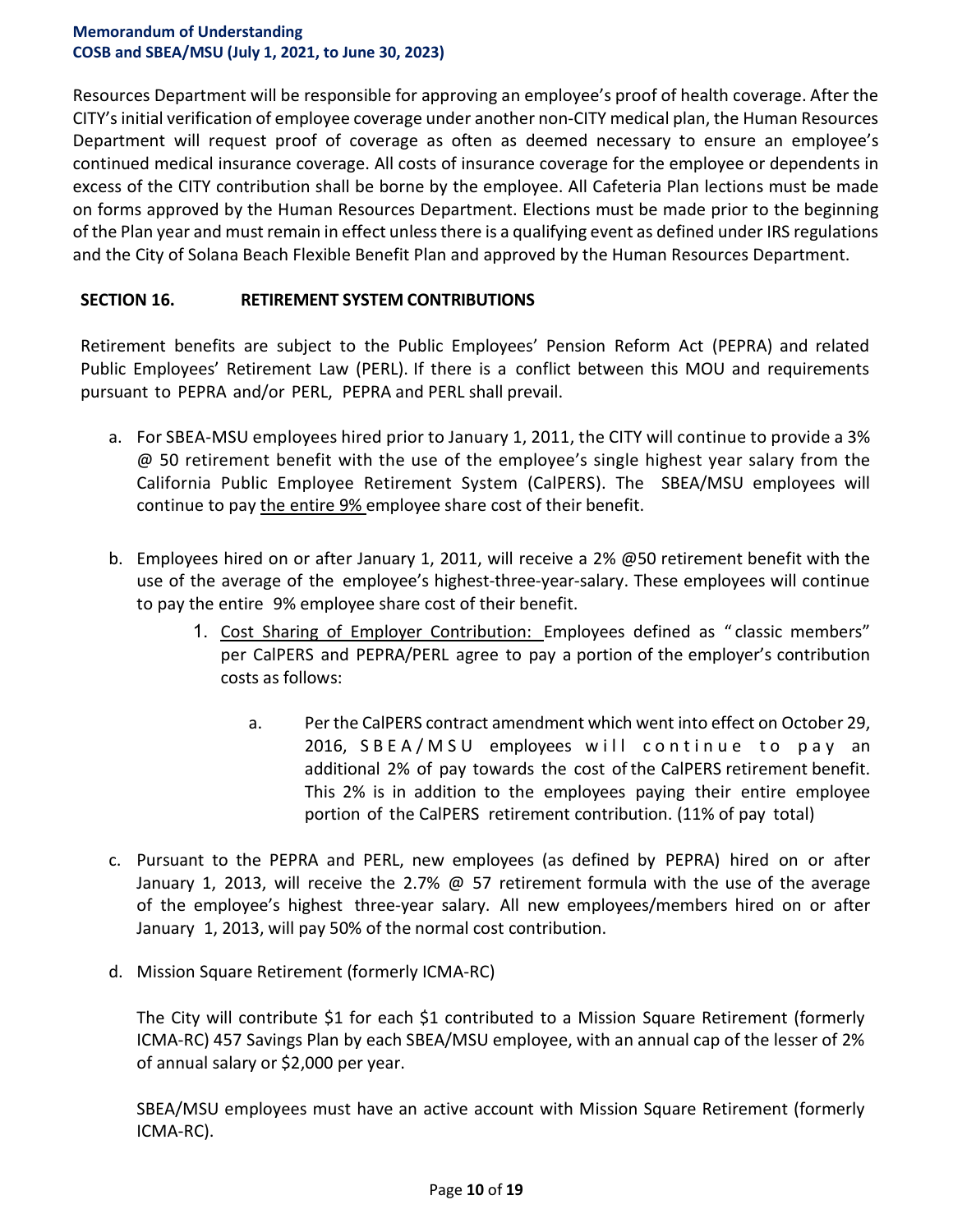#### SECTION 17. RETIREE HEALTH BENEFITS

During the term of this MOU, the City agrees to remain in CalPERS in order to provide healthcare coverage to active employees and retiree healthcare benefits to retired employees. The City agrees to pay Retiree Health Benefits as follows:

SBEA/MSU members currently employed who retire from the City at a future date, shall receive the following Retiree Health benefits in recognition of their vested rights and service to the City:

a) Staff members hired prior to January 1, 2007, shall receive maximum of \$290.00 per month. If the retired employee elects to enroll in the CalPERS Retiree Health Plan, the City will subtract the required minimum PEMHCA contribution amount and pay that amount to CalPERS directly. Any left-over balance will be provided to the retired employee.

If the retired employee does not elect to enroll in the CalPERS Retiree Health Plan, the \$290 monthly allowance will be deposited in a Health Reimbursement Arrangement Account (HRA), which can be used towards reimbursement of eligible health/medical expenses.

b) Staff members hired on or after January 1, 2007, who subsequently retire from the City AND enroll in the CalPERS Retiree Health Plan, will only receive the "minimum" retirement benefit contribution amount required under PEMHCA to offset their CalPERS Retiree Health Plan costs.

If the retired employee does not enroll in the CalPERS Retiree Health Plan, no Retiree Health Benefit payments will be made to the retiree by the City.

#### SECTION 18. LIFE INSURANCE

All employees of the CITY governed by this MOU shall be entitled to receive life insurance. The CITY shall pay the cost of the basic coverage for the employee. The life insurance policy shall continue to provide basic coverage at an amount equal to one times the employee's annual salary.

#### SECTION 19. LONG TERM DISABILITY INSURANCE (LTD)

Employees are eligible to participate in the City's LTD Plan. LTD premiums will be paid by the City on behalf of all Marine Safety employees.

#### SECTION 20. LEAVE PROVISIONS

Employees shall be entitled to leaves of absence as provided in Section 10 of the City Personnel Rules and Regulations.

(a) Vacation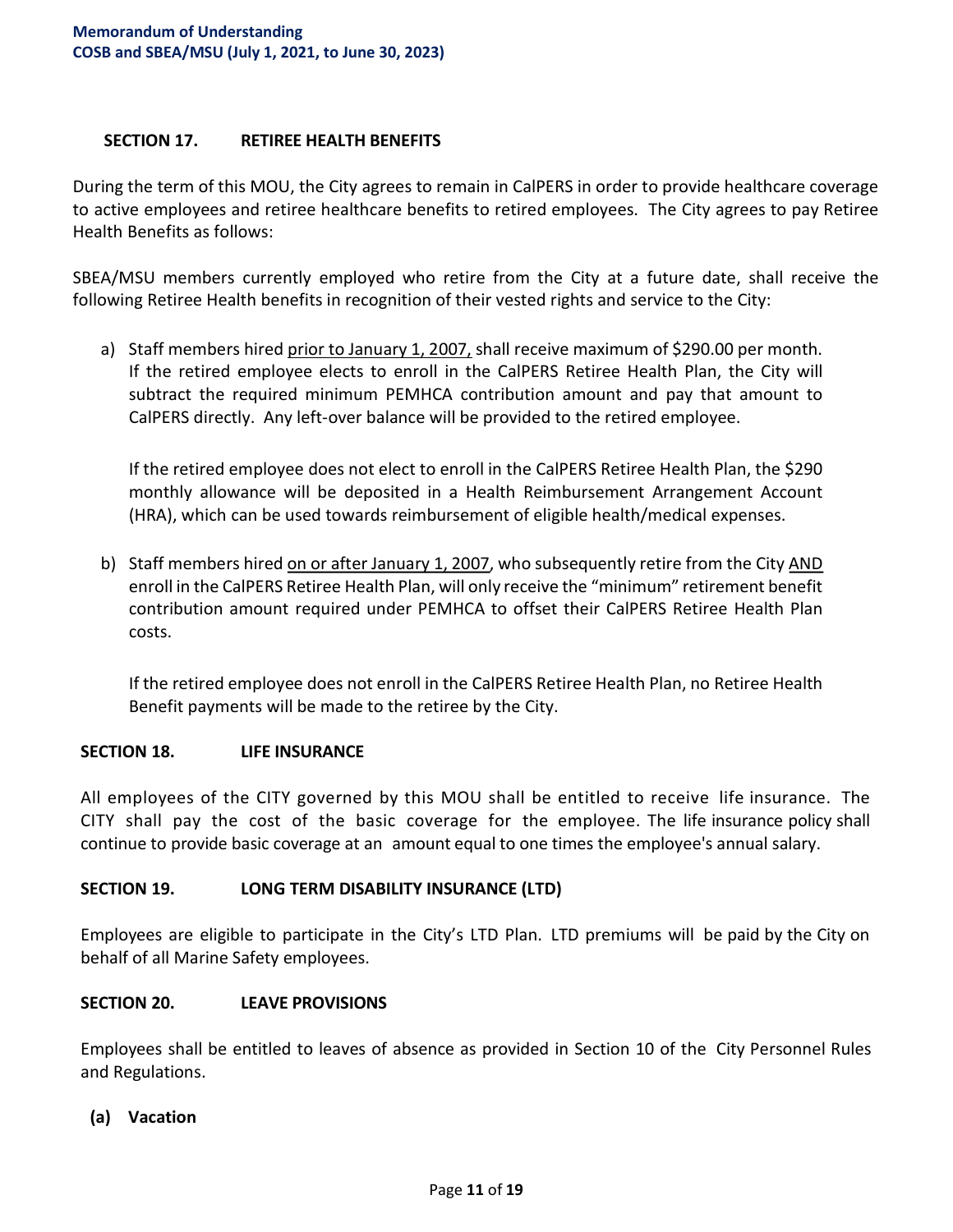Vacation Leave shall be determined according to Section 10.01 of the City Personnel Rules and Regulations, all full-time regular/permanent SBEA/MSU employees shall be entitled to vacation based upon the following schedule:

| <b>Months of Employment Completed</b> | Hours of Vacation per Year (40 hrs. weeks) |
|---------------------------------------|--------------------------------------------|
| 12-36 Months                          | 10 days per year (3.08 hppp)               |
| 37-120 Months                         | 15 days per year (4.62 hppp)               |
| 121+ Months                           | 20 days per year (6.15 hppp)               |

Regular/permanent part-time SBEA/MSU employees shall accrue vacation on a prorated basis based on their work schedule (i.e. 50% or 75%).

Vacation accrual, usage and pay-off shall be subject to the provisions of Section 10.01 of the City Personnel Rules and Regulations.

#### (b) Holiday

In recognition that full-time regular/permanent employees of the SBEA/MSU may be scheduled to work on City holidays as part of the regular scheduling process in order to provide full-time lifeguard protection services, the City agrees to pay each full-time regular/permanent employee of the SBEA/MSU an annual total of 152 hours of holiday-in-lieu pay payable in equal installments each two-week pay period. Holidayin-Lieu pay is considered "Special Compensation" by CalPERS and California Code of Regulations (CCR).

Holiday-in-Lieu pay is considered "Special Compensation" by CalPERS and California Code of Regulations (CCR). Page 12 of 18 CCR 571 (5) defines "Holiday Pay" as additional compensation for employees who are normally required to work on an approved holiday because they work in positions that require staffing without regards to holidays. For this reason, CalPERS considers Holiday Pay as pensionable compensation.

#### (b-1) Holiday-in-Lieu and Regular Rate of Pay

Effective first full pay period in July 2021, the City will no longer consider holiday-in-lieu pay when calculating a SBEA/MSU member's regular rate of pay.

#### (c) Bereavement

Section 10.03 A. of the City Personnel Rules shall be amended to provide, with respect to SBEA/MSU employees, as follows:

- a. Bereavement Leave is generally granted so an employee does not have the shock of a death in the immediate family compounded by the loss of pay.
- b. Members of the immediate family are defined as an employee's spouse, registered domestic partner, children, father, mother, brothers, sisters, father-in-law, mother-in-law, brothers-in-law, sisters-in-law, fiancés, and grandparents.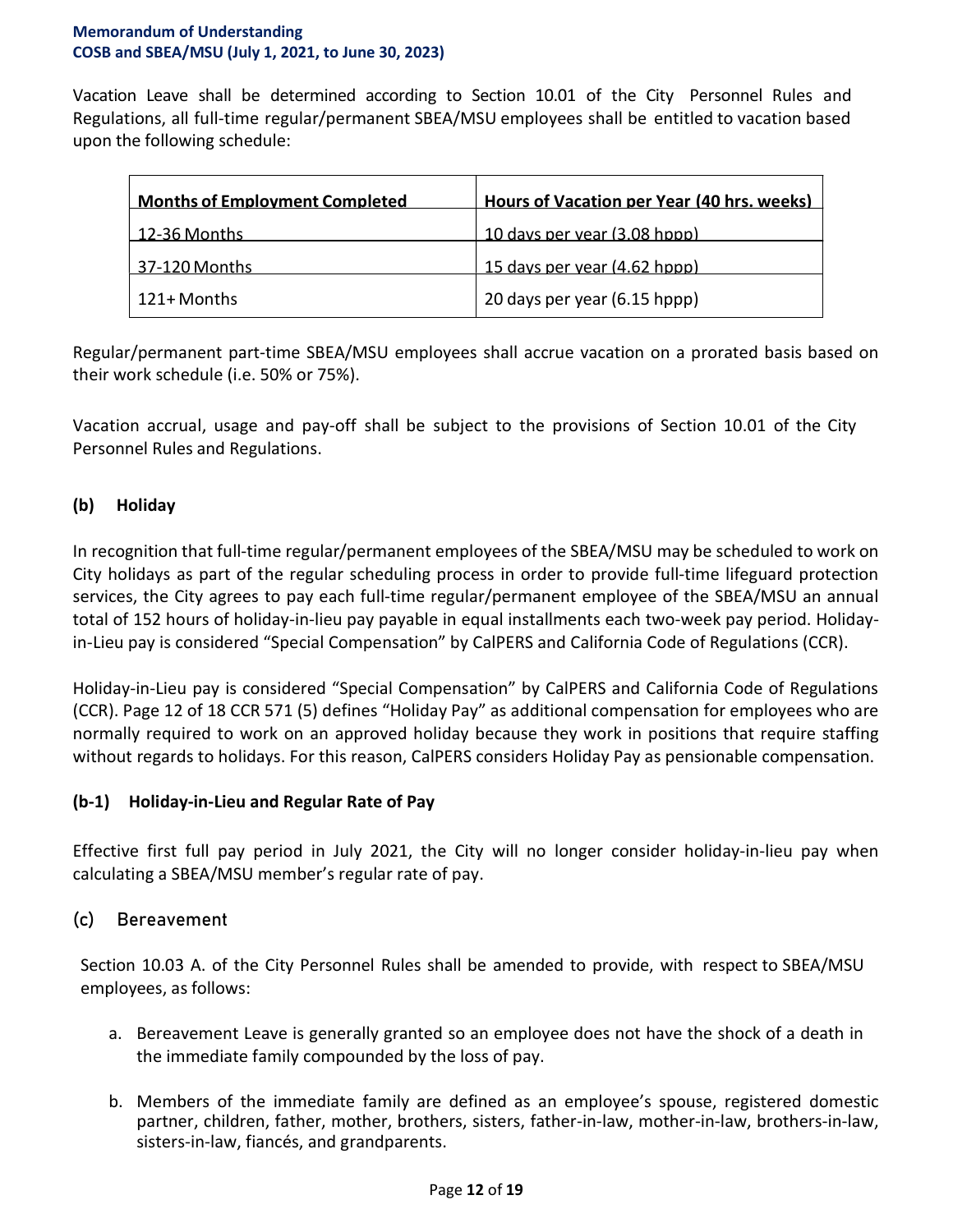- c. When a death occurs in an employees' immediate family, the employee shall be granted bereavement leave, without loss of pay, for up to three (3) working days.
- d. All hours of Bereavement Leave will count as hours worked for the purposes of FLSA calculations.

#### (d) Jury Duty/Witness Duty

Employees shall be compensated for jury duty according to Section 10.04 of the City Personnel Rules and Regulations. Employees shall be compensated for court time according to Section 10.05 (Witness Duty) of the City Personnel Rules and Regulations.

#### (e) Special Leaves of Absence without Pay

An employee who has been employed by the CITY for at least 12 months and who has been employed for at least 1250 hours of service during the 12-month period immediately preceding the commencement of leave shall be entitled to a leave or leaves of absence, without pay, with right to return to the position, as specified by the Family Leave and Medical Act of 1993 (California Government Code 12945.2).

#### (f) Sick Leave

- a. SBEA/MSU employee members will accrue sick leave at the rate of 5.542 hours per pay period.
- b. All hours of sick leave will count as hours worked for the purposes of FLSA calculations.

The CITY will provide sick leave payoff at retirement as follows:

#### (f-1) Sick Leave Payoff

Sick leave payoff will occur for normal (non- disability) retirements only. Payoff would be in cash at the rate of ten percent (10%) of the sick leave balance at the time of retirement up to a maximum payoff of ninety-six (96) hours. To qualify for payoff, an employee would be required to have a minimum of ten (10) years of service with the CITY. There will be no payoff at termination.

The provisions of the City of Solana Beach Personnel Rules and Regulations shall govern all other terms and conditions of employment.

#### (f-2) Sick Leave Conversion

SBEA/MSU Employee members shall be entitled to convert sick leave to vacation leave according to the provisions of the City's Personnel Rules and Regulations. The Personnel Rules and Regulations Section 10.02 (E) regarding Sick Leave Conversion will be updated to reflect that employees will be permitted to convert up to 40 hours of accumulated sick leave to vacation leave if no more than 40 hours of sick leave has been used by the employee during the prior year, and all other terms and conditions in the Personnel Rules regarding Sick Leave are met. All other terms and conditions in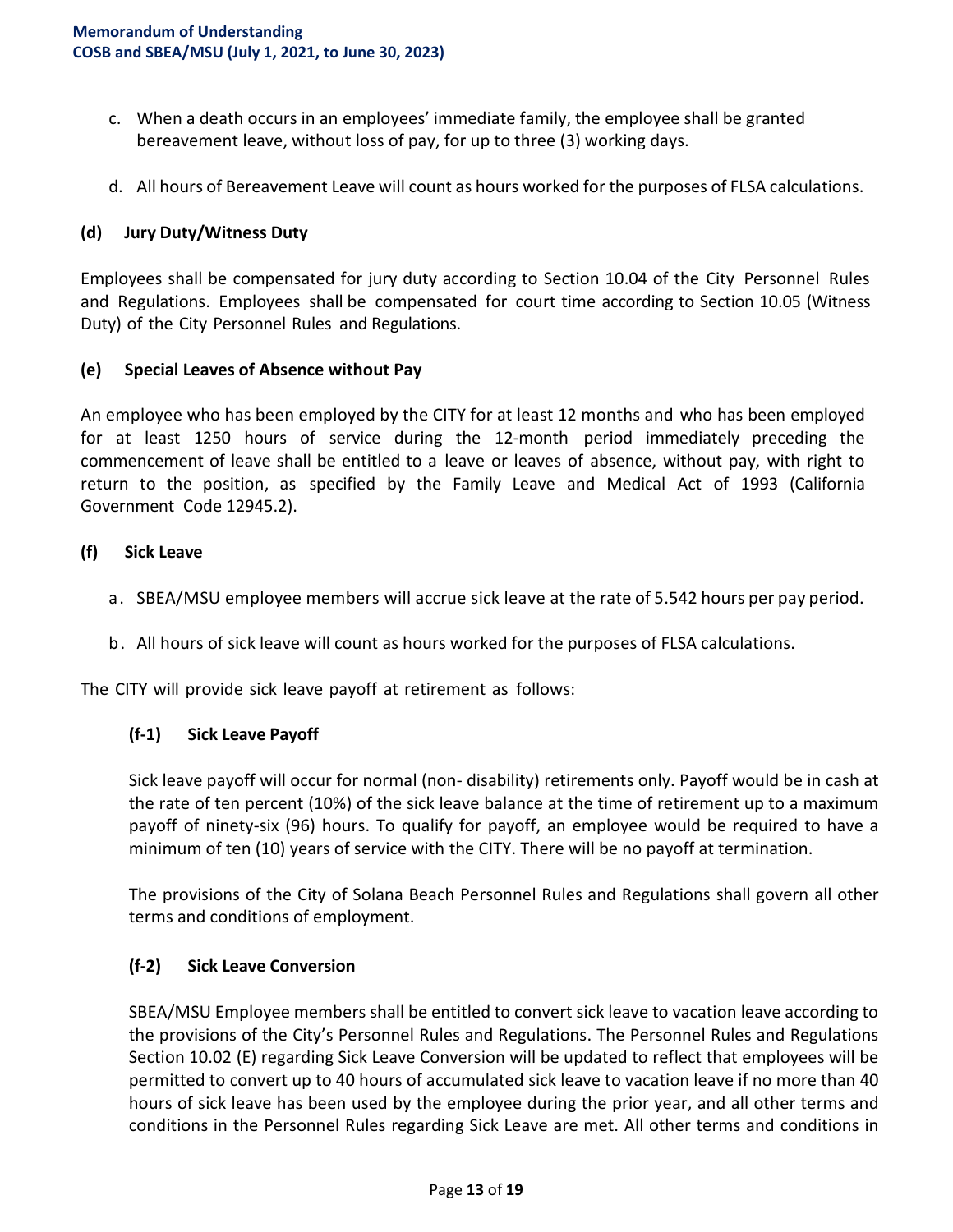the Personnel Rules related to Sick Leave remain the same.

#### (g) Paid Leave Considered Time Worked

All paid leave hours will be considered hours worked (with the exception of worker's compensation and leave without pay).

#### SECTION 21. OVERTIME/COMP TIME

Employees shall be entitled to overtime pay or compensatory time (comp time) off in lieu of overtime pay as provided in Section 9.02 of the City Personnel Rules and Regulations.

SBEA/MSU employees may accrue and have a maximum current credit of 120 hours of comp time. Overtime work shall first be offered on a rotating basis to qualified employees in a department who desire overtime work and have notified the Marine Safety Captain in writing of their desire.

Nothing in this MOU or the Personnel Rules shall be construed as guaranteeing that overtime work will be available.

#### SECTION 22. CALL BACK

Call Back Pay for SBEA/MSU employees shall be a minimum of four (4) hours.

#### SECTION 23. STANDBY-TIME

Standby pay will be compensated at a minimum of four (4) hours, for each day the employee is on "standby" status for represented Marine Safety Employees.

#### SECTION 24. MILEAGE ALLOWANCE

Employees shall receive a mileage allowance as provided in Section 9.05 of the City Personnel Rules and Regulations.

#### SECTION 25. UNIFORM ALLOWANCE

Employees represented by SBEA/MSU, shall receive uniform allowance in the amount of \$600 annually. The uniform allowance payment is to compensate for all costs associated with uniform purchase, replacement, maintenance, etc. Effective the first full pay period in July 2021, the \$600 uniform allowance will be spread evenly over 26 pay periods.

#### SECTION 26. BILINGUAL PAY

The City agrees to provide Bilingual Pay in the amount of \$100 per month, to those employees who regularly use their bilingual skills in the performance of their duties. The employee must successfully pass a Bilingual Performance Examination as determined appropriate by the Human Resources Department.

a. All SBEA/MSU employees, including temporary/seasonal employees, are eligible to participate in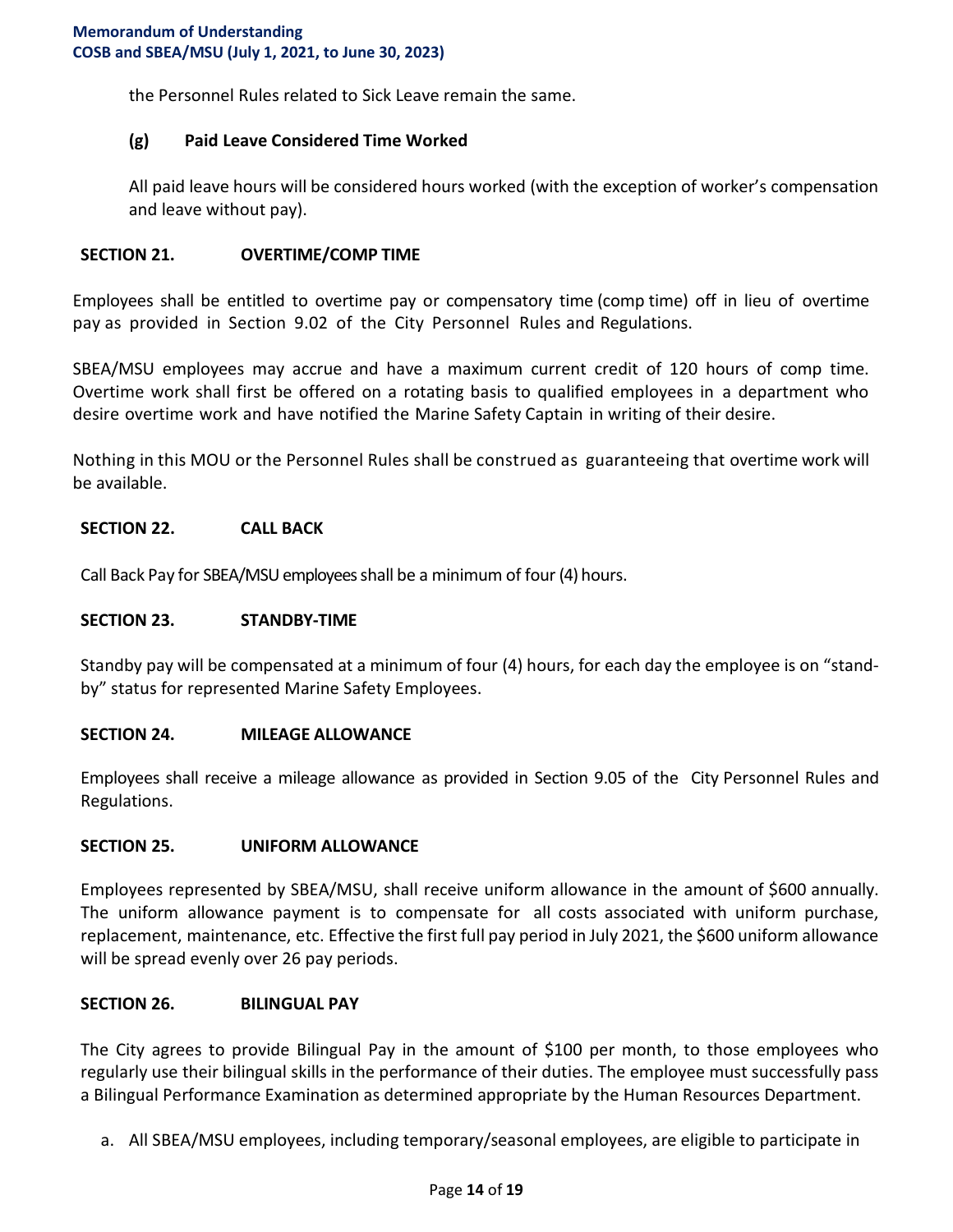the Bilingual Pay Program.

- b. Bilingual Pay will be paid based on 26 pay periods per year.
- c. Eligible employees must successfully pass a Bilingual Performance Examination every three (3) years, as determined appropriate by the Human Resources Manager.
- d. Eligible languages are Spanish and American Sign Language.
- e. Bilingual Pay for permanent part-time SBEA/MSU employees shall be prorated based on work schedule (i.e. 50% or 75%).
- f. Bilingual Pay will not accrue during any leave (paid or unpaid) of more than thirty (30) days.
- g. Temporary/seasonal employees must have paid hours during a pay period in order to receive their bilingual pay. If there are no reportable work hours (i.e. no earnings), the temporary/seasonal employee will not be eligible for Bilingual Pay during that pay period.
- h. During the term of this MOU, the City will continue to use Alta Language Services for Spanish bilingual testing services. Eligible employees will be scored based on the criteria listed below:

#### ALTA Speaking/Listening

- 10 -12 Superior= Fluent
- $\bullet$  06 09 Conversational = Basic
- 05 and below= Fail

#### SECTION 27. SEVERANCE PAY

The CITY shall provide severance pay for SBEA/MSU employees with five or more years of CITY service who are laid off from employment pursuant to Section 11 of the City Personnel Rules and Regulations as follows:

- a. Employees with five or more years of CITY service who are laid off from employment pursuant to Section 11 of the City Personnel Rules and Regulations shall receive a severance pay in an amount of the employee's base salary for a period of forty-five days after the date of the employees termination; provided, however, in the event the period from the date of giving notice of proposed layoff to the date of termination pursuant to that notice is greater than thirty days then the days for which severance pay is received shall be reduced by one day for each day the notice period exceeds thirty days, and further provided that the minimum amount of severance pay shall be equivalent to thirty days base salary. Severance pay shall cease if the employee obtains employment prior to the expiration of the severance pay period. If the employee obtains unemployment insurance benefits, the amount of severance pay shall be limited to the difference between the employee's base salary and the amount of the unemployment insurance benefit payment.
- b. Severance pay shall be payable in installments. The first installment shall be made on the second Friday following the date of termination. Subsequent payments shall be at two-week intervals thereafter.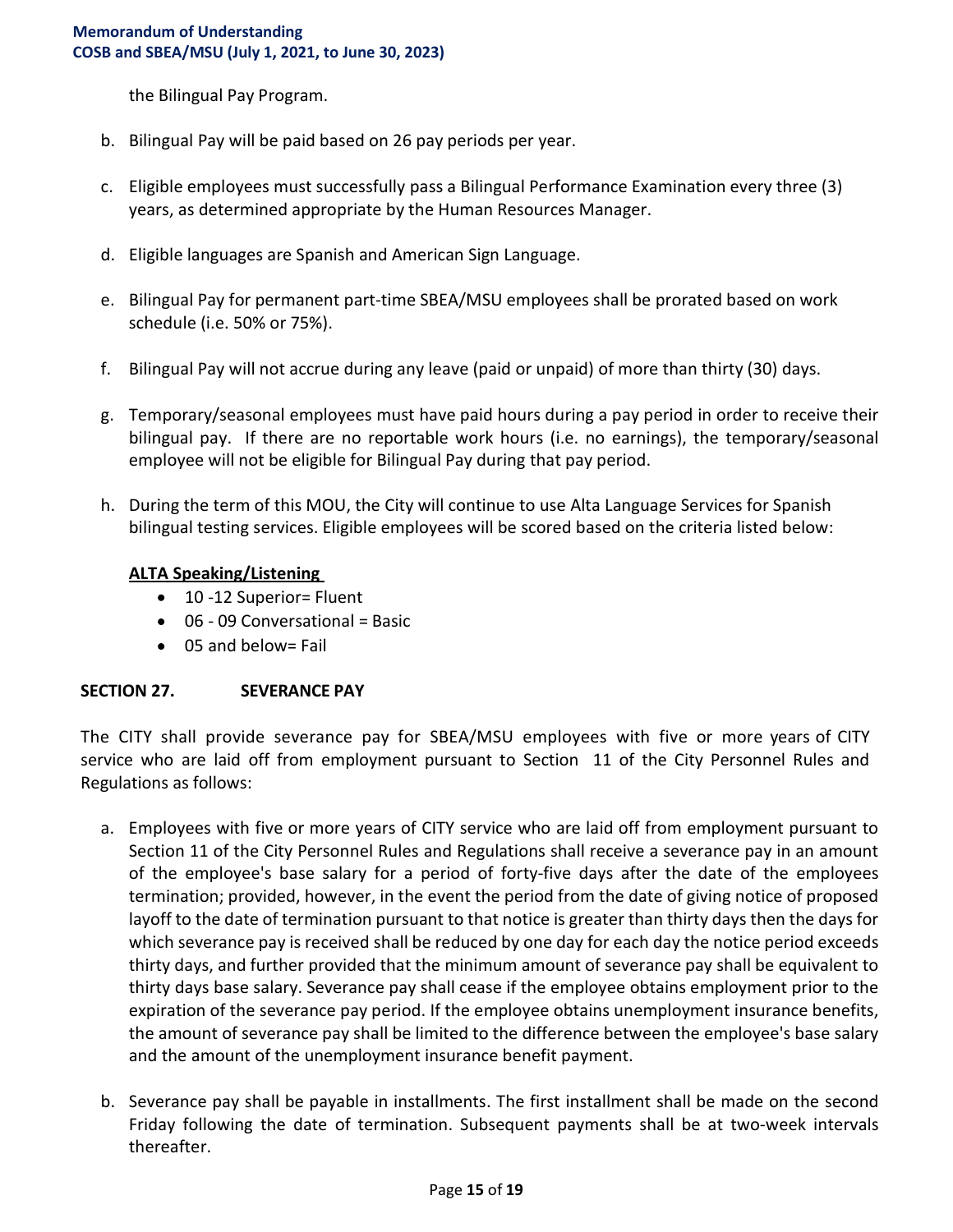- c. An employee shall provide the CITY with a certification of continuing eligibility to receive severance pay and receipt or non-receipt of unemployment insurance benefits prior to each severance pay installment. The certification shall be under penalty of perjury.
- d. In addition to the severance pay, the CITY will continue to pay the monthly premium for health, dental and vision insurance paid by the CITY on the date of termination in order to continue coverage for a period of 90 days from the date of termination.
- e. An employee receiving severance pay shall not be considered to be an employee of the CITY after the date of termination. Severance pay shall not be considered salary for the purposes of the Public Employees Retirement System.
- f. Employees who are subject to layoff because the exercise of "bumping" or "retreat" rights by another employee pursuant to Section 11 of the Personnel Rules and Regulations shall receive the same notice of layoff and shall have the same rights to bump less senior employees as the employee originally receiving the notice of proposed layoff.

#### SECTION 28. SAFETY COMMITTEE

The employees represented by SBEA/MSU, shall have the right to appoint one employee member to the Safety Committee. The appointment shall be subject to the approval of the City Manager, which approval shall not be unreasonably withheld.

#### SECTION 29. SAFETY PROVISIONS

#### a. Sunglasses

The CITY shall provide one pair of sunglasses to each Marine Safety represented employee or will reimburse said employees an amount not to exceed one hundred fifty dollars (\$150.00) per year, for the employee's purchase of one pair of sunglasses.

#### b. Sunscreen

The CITY will purchase, in bulk, sunscreen and provide such sunscreen on an as needed basis to all CITY employees who perform work outdoors.

#### SECTION 30. TUITION REIMBURSEMENT

Each full-time permanent SBEA-MSU member who has completed the probationary period shall be eligible for tuition reimbursement up to \$2,000 per fiscal year in tuition reimbursement for college level courses or additional training, or when such courses or training are required to obtain or maintain a job-related certificate, or any other course previously approved by the Marine Safety Captain. All classes would require prior approval from the Marine Safety Captain and as authorized by the City Manager for the employee to receive any reimbursement. The employee shall be reimbursed for fees and/or tuition only upon conclusion of each individual course with a grade of "C" or better or successful completion of courses that do not assign grades. Proof of satisfactory completion and payment must be provided.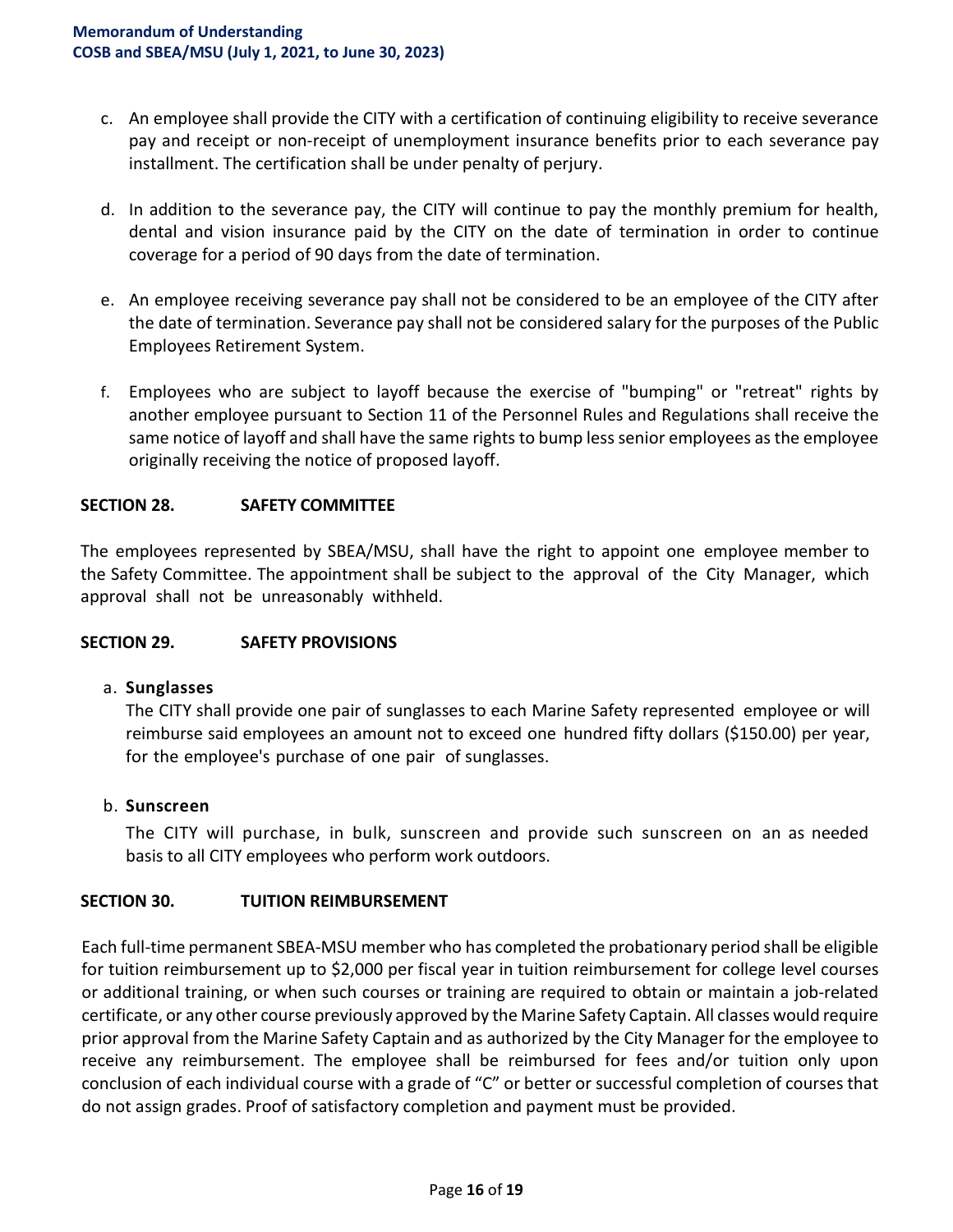#### SECTION 31. REOPENER

During the duration of this MOU the City will reopen negotiations to discuss the following items for citywide implementation:

a. New City Personnel Rules & Regulations

#### SECTION 32. SAVINGS CLAUSE

If any provisions of this MOU should be found invalid, unlawful, or unenforceable by reason of any existing or subsequent enacted legislation or by judicial authority, all other provisions of this MOU shall remain in full force and effect for the duration of this MOU.

In the event of invalidation of any provisions, the CITY and the Association agree to meet within thirty (30) days of notice by either to the other for the purpose of renegotiating said provision.

#### SECTION 33. SEVERABILITY

It is understood and agreed that this MOU is subject to all current and future applicable federal and state laws, or federal and state regulations. If any part or provision of this MOU is in conflict or inconsistent with such laws, rules, and regulations, or is otherwise held to be invalid or unenforceable by a tribunal or competent jurisdiction, such part or provision shall be suspended and superseded by such applicable law or regulations, and the remainder of this MOU shall not be affected.

#### SECTION 34. TERM

The term of this agreement shall commence on July 1, 2021, subject to formal approval by the City Council, and shall expire at 12:00 a.m. (midnight) on June 30, 2023.

| $\mathcal{U}$ |  |  |  |
|---------------|--|--|--|
| $\sqrt{}$     |  |  |  |
| $\mathcal{U}$ |  |  |  |
| $\mathcal{U}$ |  |  |  |
| $\mathcal{U}$ |  |  |  |
| $\mathcal{U}$ |  |  |  |
| $\mathcal{U}$ |  |  |  |
| $\!/\!$       |  |  |  |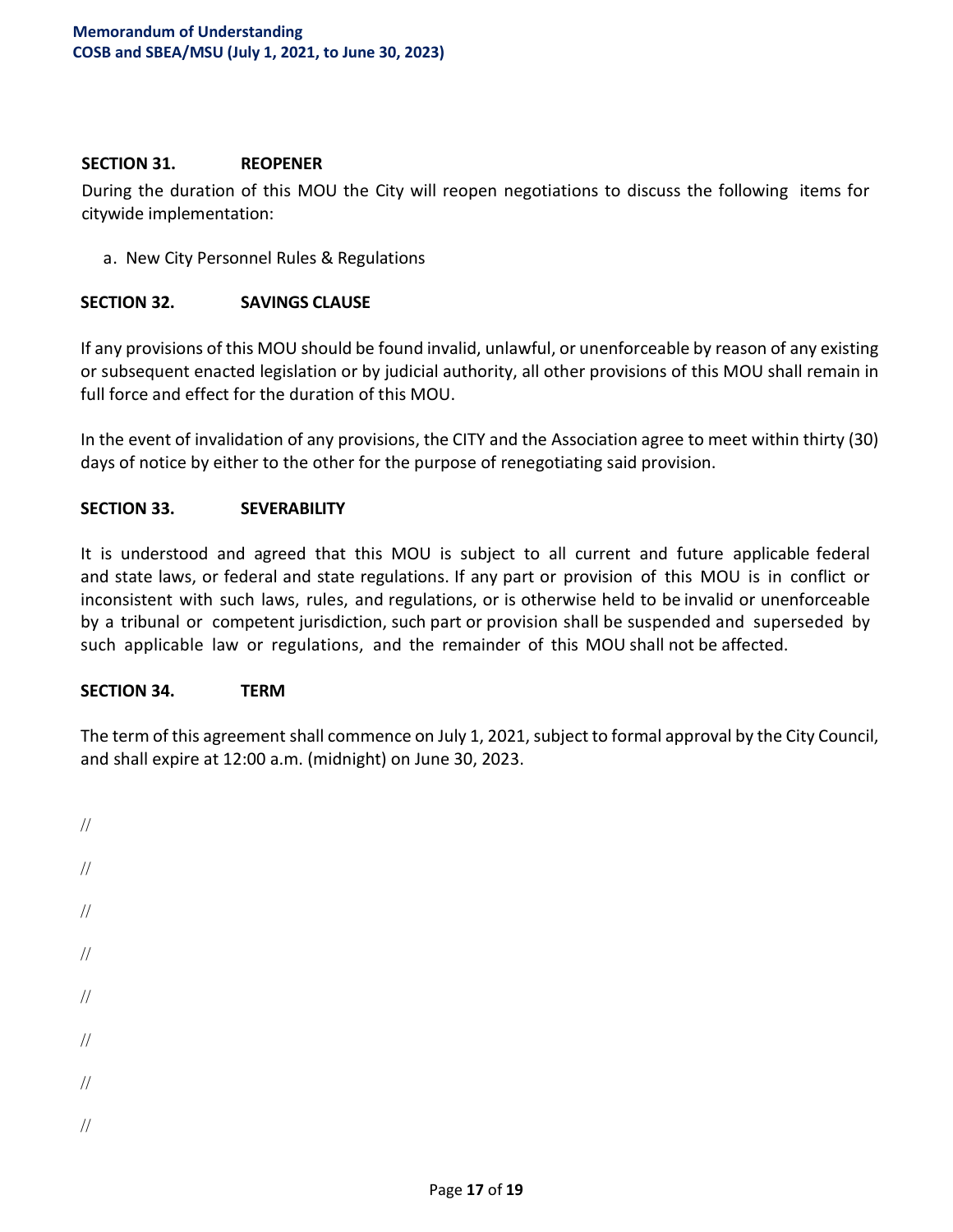#### **APPENDIX A**

SBEA/MSU represents that this Memorandum of Understanding has been duly ratified by its membership. Following approval by the City Council, its terms and conditions shall be implemented by appropriate ordinance, resolution, or other appropriate lawful action.

CITY:

Bv:

GREGORY WADE, CITY MANAGER

Date:  $7 - 15 - 21$ 

**APPROVED AS TO LEGAL FORM:** 

By: JO

**CITY ATTORNEY** Date:

**ANNIMIRAL** ATTEST: **Bv ANTISER SERVIT DEBATE OF THE CALL OF NIA ANGELA IVEY CITY CLERK** 

#### **SBEA/MARINE SAFETY UNIT:**

Grea Uruburu Bv: Greg Uruburu (Jul 7, 2021 08:37 PDT)

GREG URUBURU, SBEA-MSU

Date: Jul 7, 2021

By: Robert D. McPhee (Jul 6, 2021 16:11 PDT) ROB MCPHEE, SBEA/MSU Date: Jul 6, 2021 By: Joseph Pennell (Jul 6, 2021 16:09 PDT)

JOSEPH PENNELL, SBEA/MSU

Date: Jul 6, 2021

Van Mason By: Evan Mason (Jul 7, 2021 12:4)

EVAN MASON, SBEA/MSU

Date: Jul 7, 2021

**CITY COUNCIL:** 

By: LESA HEEBNER

**MAYOR** 

 $7/5/202$ Date:

Date:  $07 - 20 - 202$